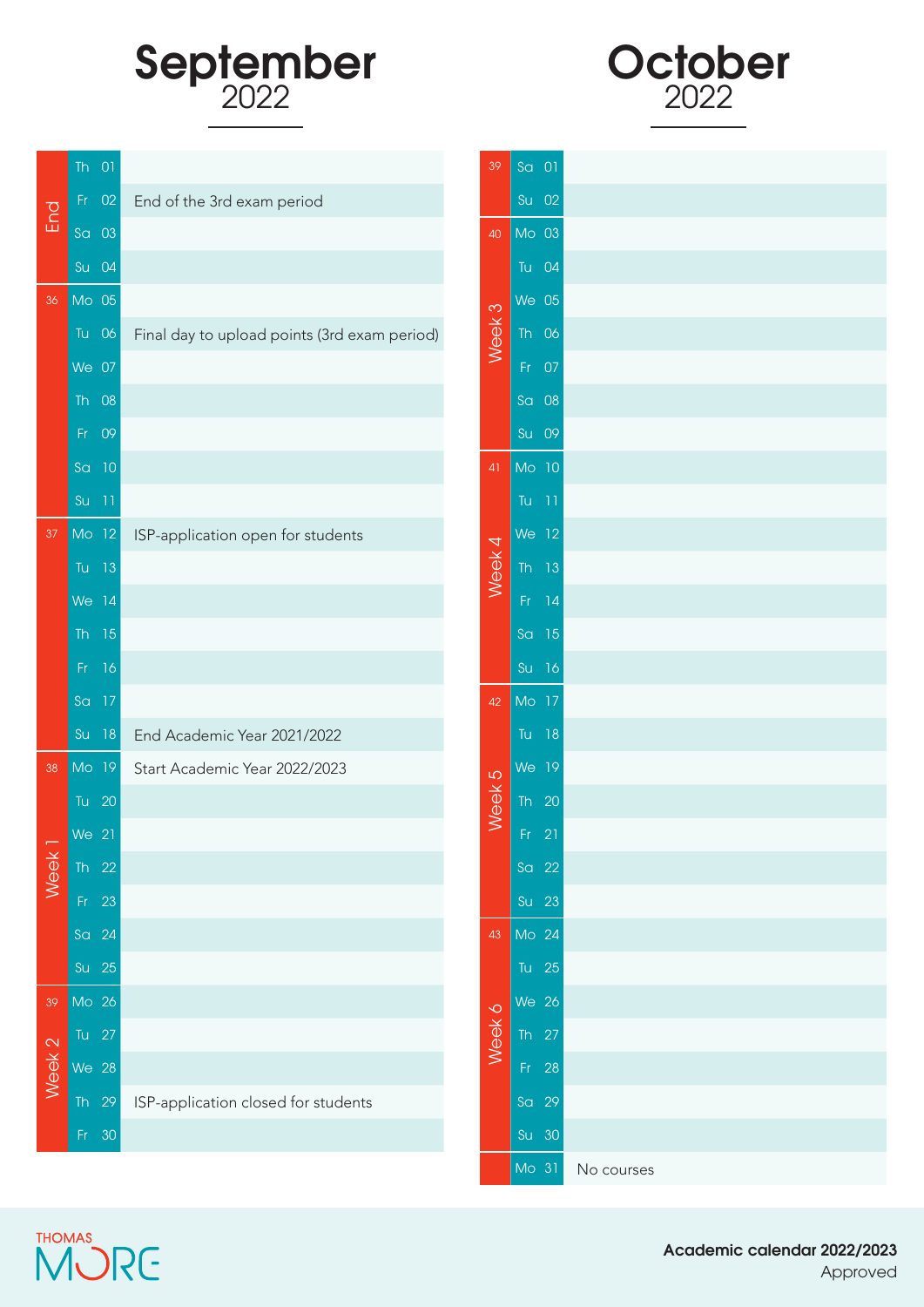



| 44                | Tu 01               | All Saints' Day                                                                   | 48                 | $Th$ 01                    |       |                    |
|-------------------|---------------------|-----------------------------------------------------------------------------------|--------------------|----------------------------|-------|--------------------|
|                   | We 02               | No courses                                                                        |                    |                            | Fr 02 |                    |
|                   | $Th$ 03             | No courses                                                                        | Week <sub>10</sub> | $\overline{a}$ 03          |       |                    |
|                   | Fr 04               | No courses                                                                        |                    | Su 04                      |       |                    |
|                   | $\overline{S}$ a 05 |                                                                                   | 49                 | Mo <sub>05</sub>           |       |                    |
|                   | Su 06               |                                                                                   |                    | Tu 06                      |       |                    |
| 45                | $MO$ 07             |                                                                                   |                    | $We$ 07                    |       |                    |
|                   | Tu 08               |                                                                                   | Week <sub>11</sub> | Th 08                      |       |                    |
|                   | We 09               |                                                                                   |                    |                            | Fr 09 |                    |
| Week <sub>7</sub> | Th $10$             |                                                                                   |                    | $S\alpha$ 10               |       |                    |
|                   | $Fr$ 11             | Armistice Day                                                                     |                    | $Su$ 11                    |       |                    |
|                   | $\sqrt{2}a$ 12      |                                                                                   | 50                 | Mo 12                      |       |                    |
|                   | Su 13               |                                                                                   |                    | Tu 13                      |       |                    |
| 46                | Mo 14               |                                                                                   |                    | $We$ 14                    |       |                    |
|                   | Tu $15$             | Thomas More Annual Conference                                                     | Week 12            | Th 15                      |       |                    |
|                   | We 16               |                                                                                   |                    |                            | Fr 16 |                    |
| Week 8            | Th $17$             |                                                                                   |                    | Sa 17                      |       |                    |
|                   | Fr 18               |                                                                                   |                    |                            | Su 18 |                    |
|                   | $\overline{a}$ 19   |                                                                                   | 51                 | Mo 19                      |       |                    |
|                   | Su 20               |                                                                                   |                    | Tu 20                      |       |                    |
|                   | 47 Mo 21            |                                                                                   | $\infty$           | We 21                      |       |                    |
|                   | Tu $22$             |                                                                                   | Week               | Th $22$                    |       |                    |
|                   | <b>We 23</b>        |                                                                                   |                    | $\mathsf{Fr}$              | 23    |                    |
| Week <sub>9</sub> | Th 24               |                                                                                   |                    | S <sub>G</sub>             | 24    |                    |
|                   | $\mathsf{Fr}$<br>25 |                                                                                   |                    | Su                         | 25    | Christmas          |
|                   | Sa 26               |                                                                                   | 52                 | MO 26                      |       | Christmas holidays |
|                   | Su 27               |                                                                                   |                    | $\mathop{\rm Tu}\nolimits$ | 27    | Christmas holidays |
|                   | Mo 28               |                                                                                   |                    | We 28                      |       | Christmas holidays |
| Week 10           | Tu 29               |                                                                                   |                    | Th                         | 29    | Christmas holidays |
|                   | We 30               | Last day to end your studies without losing<br>credits from your learning account |                    | Fr                         | 30    | Christmas holidays |
|                   |                     |                                                                                   |                    | Sa 31                      |       | Christmas holidays |

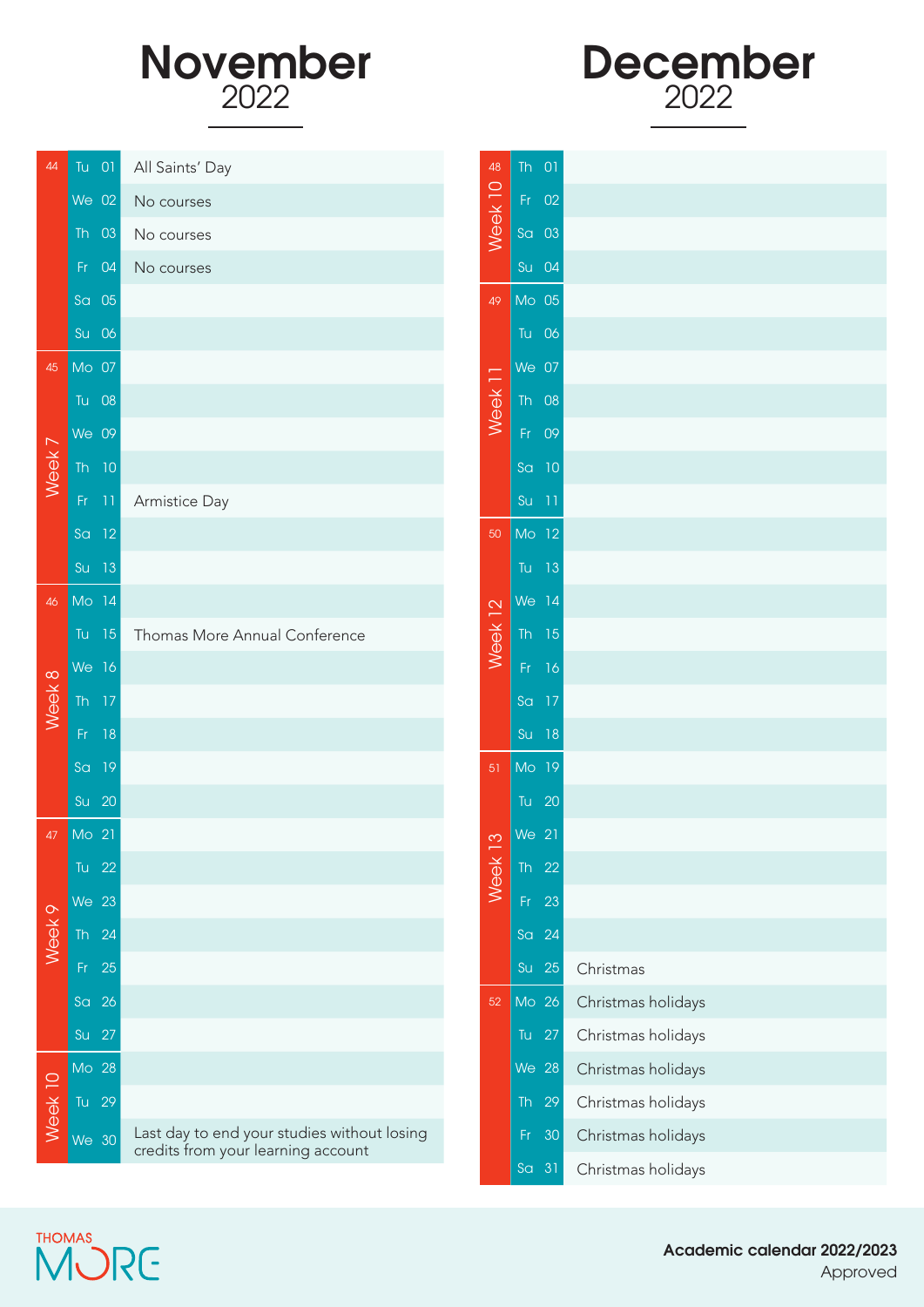



|                | Su<br>$\overline{0}$  | New Year           |
|----------------|-----------------------|--------------------|
| $\overline{0}$ | $Mo$ 02               | Christmas holidays |
|                | Tu<br>03              | Christmas holidays |
|                | $We$ $04$             | Christmas holidays |
|                | <b>Th</b><br>05       | Christmas holidays |
|                | Fr<br>06              | Christmas holidays |
|                | Sa<br>07              | Christmas holidays |
|                | Su<br>${\bf 0}8$      | Christmas holidays |
| 02             | Mo 09                 |                    |
|                | 10<br>Tu              |                    |
|                | We<br>$\overline{11}$ |                    |
| Week 14        | <b>Th</b><br>12       |                    |
|                | Fr<br>13              |                    |
|                | 14<br>Sa              |                    |
|                | Su<br>15              |                    |
| 03             | Mo<br>16              |                    |
|                | Tu<br>17              |                    |
|                | We<br>18              |                    |
| Week 15        | <b>Th</b><br>19       |                    |
|                | 20<br>Fr              |                    |
|                | Sa<br>21              |                    |
|                | 22<br>Su              |                    |
| 04             | Mo 23                 |                    |
|                | Tu<br>24              |                    |
|                | We 25                 |                    |
| Neek 16        | Th<br>26              |                    |
|                | 27<br>Fr              |                    |
|                | 28<br>Sa              |                    |
|                | 29<br>Su              |                    |
|                | Mo 30                 |                    |
|                | Tu $31$               |                    |

| 05                 | We                     | $\overline{0}$ |                                     |
|--------------------|------------------------|----------------|-------------------------------------|
| Week <sub>17</sub> | <b>Th</b>              | 02             |                                     |
|                    | Fr                     | 03             |                                     |
|                    | Sa                     | 04             |                                     |
|                    | Su                     | 05             |                                     |
|                    | $M0$ 06                |                | No courses                          |
| 06                 | Tu                     | 07             | ISP-application open for students   |
|                    | We                     | 08             | No courses                          |
|                    | <b>Th</b>              | 09             | No courses                          |
|                    | Fr                     | 10             | No courses                          |
|                    | Sa                     | 11             |                                     |
|                    | Su                     | 12             |                                     |
| 07                 | Mo                     | 13             | Start second semester               |
|                    | Tu                     | 14             |                                     |
|                    | We                     | 15             |                                     |
| Week 01            | $\overline{\text{Th}}$ | 16             |                                     |
|                    | Fr                     | 17             |                                     |
|                    | Sa                     | 18             |                                     |
|                    | Su                     | 19             |                                     |
| 08                 | Mo 20                  |                |                                     |
|                    | Tu                     | 21             |                                     |
|                    | <b>We 22</b>           |                |                                     |
| Week 02            | <b>Th</b>              | 23             | ISP-application closed for students |
|                    | Fr                     | 24             |                                     |
|                    | Sa                     | 25             |                                     |
|                    | Su                     | 26             |                                     |
|                    | Mo 27                  |                |                                     |
|                    | Tu                     | 28             |                                     |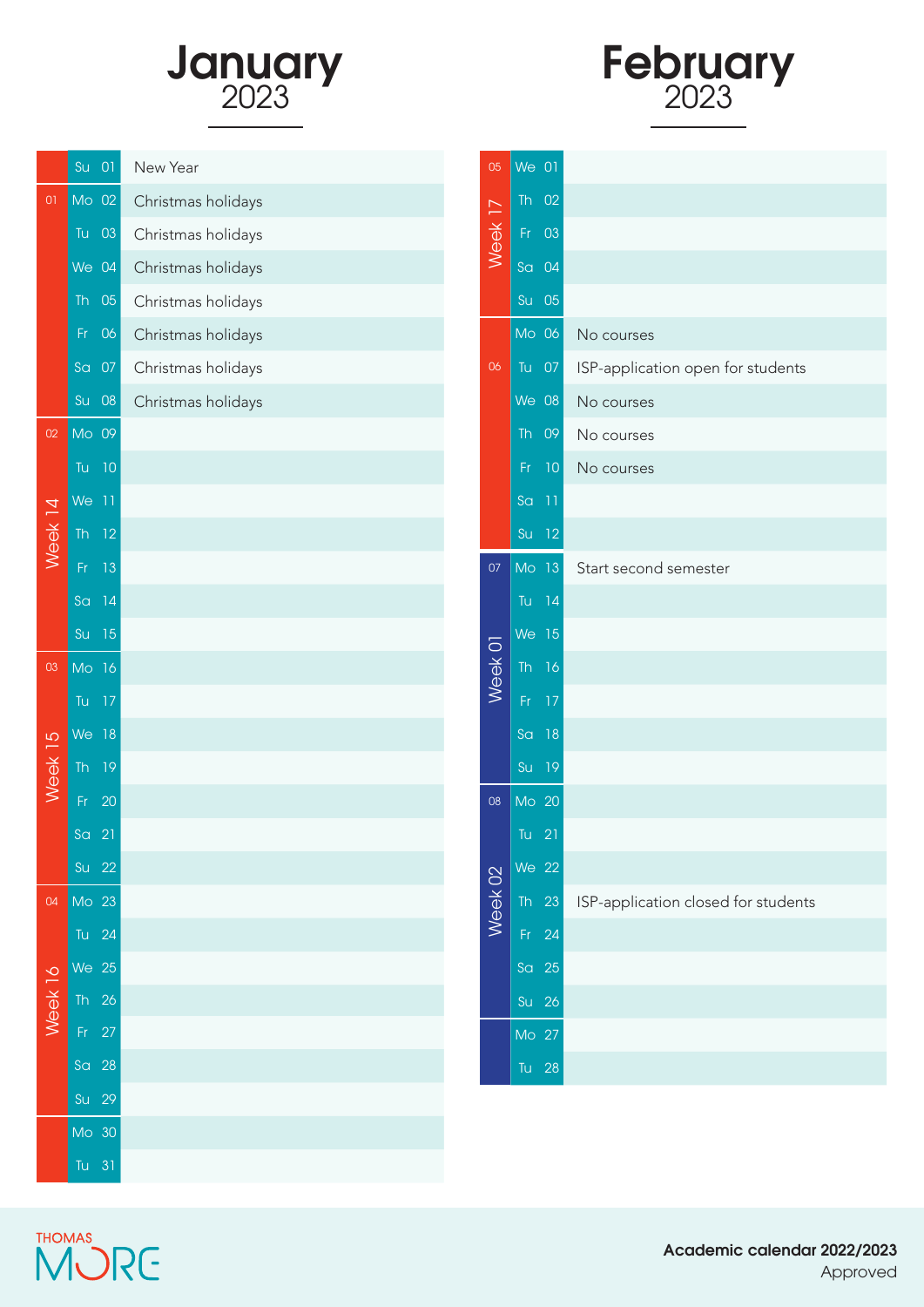



| 09                 | We                     | 01 |                                                                                                                          |
|--------------------|------------------------|----|--------------------------------------------------------------------------------------------------------------------------|
| Week 03            | <b>Th</b>              | 02 |                                                                                                                          |
|                    | Fr                     | 03 |                                                                                                                          |
|                    | S <sub>G</sub>         | 04 |                                                                                                                          |
|                    | Su                     | 05 |                                                                                                                          |
| 10                 | Mo                     | 06 |                                                                                                                          |
|                    | Tu                     | 07 |                                                                                                                          |
|                    | We                     | 08 |                                                                                                                          |
| Week <sub>04</sub> | <b>Th</b>              | 09 |                                                                                                                          |
|                    | Fr                     | 10 |                                                                                                                          |
|                    | Sa                     | 11 |                                                                                                                          |
|                    | Su                     | 12 |                                                                                                                          |
| $\bar{1}$          | Mo                     | 13 |                                                                                                                          |
|                    | Tu                     | 14 |                                                                                                                          |
|                    | We                     | 15 | Last day to enrol for 2nd semester and last day to end your<br>studies without losing credits from your learning account |
| Week 05            | <b>Th</b>              | 16 |                                                                                                                          |
|                    | Fr                     | 17 |                                                                                                                          |
|                    | Sa                     | 18 |                                                                                                                          |
|                    | Su                     | 19 |                                                                                                                          |
| 12                 | Mo                     | 20 |                                                                                                                          |
|                    | Tu                     | 21 |                                                                                                                          |
|                    | We 22                  |    |                                                                                                                          |
| Week 06            | <b>Th</b>              | 23 |                                                                                                                          |
|                    | Fr                     | 24 |                                                                                                                          |
|                    | S <sub>G</sub>         | 25 |                                                                                                                          |
|                    | Su                     | 26 |                                                                                                                          |
| $\overline{13}$    | Mo                     | 27 |                                                                                                                          |
|                    | Tu                     | 28 |                                                                                                                          |
| Week 07            | We                     | 29 |                                                                                                                          |
|                    | $\overline{\text{Th}}$ | 30 |                                                                                                                          |
|                    | Fr                     | 31 |                                                                                                                          |

| 13              | Sa<br>01              |                 |
|-----------------|-----------------------|-----------------|
|                 | Su<br>02              |                 |
| 14              | Mo 03                 | Easter holidays |
|                 | Tu<br>04              | Easter holidays |
|                 | <b>We 05</b>          | Easter holidays |
|                 | <b>Th</b><br>06       | Easter holidays |
|                 | Fr<br>07              | Easter holidays |
|                 | Sa<br>${\bf 0}8$      | Easter holidays |
|                 | <b>Su</b><br>09       | Easter          |
| 15              | Mo 10                 | Easter holidays |
|                 | Tu<br>11              | Easter holidays |
|                 | We<br>$\overline{12}$ | Easter holidays |
|                 | <b>Th</b><br>13       | Easter holidays |
|                 | Fr.<br>14             | Easter holidays |
|                 | 15<br>Sa              | Easter holidays |
|                 | Su<br>16              | Easter holidays |
| 16              | Mo<br>17              |                 |
|                 | Tu<br>18              |                 |
|                 | We<br>19              |                 |
| Week 08         | <b>Th</b><br>20       |                 |
|                 | $\overline{21}$<br>Fr |                 |
|                 | Sa 22                 |                 |
|                 | 23<br>Su              |                 |
| $\overline{17}$ | Mo 24                 |                 |
|                 | Tu $25$               |                 |
|                 | We<br><b>26</b>       |                 |
| Week 09         | 27<br><b>Th</b>       |                 |
|                 | 28<br>Fr              |                 |
|                 | 29<br>Sa              |                 |
|                 | 30<br>Su              |                 |

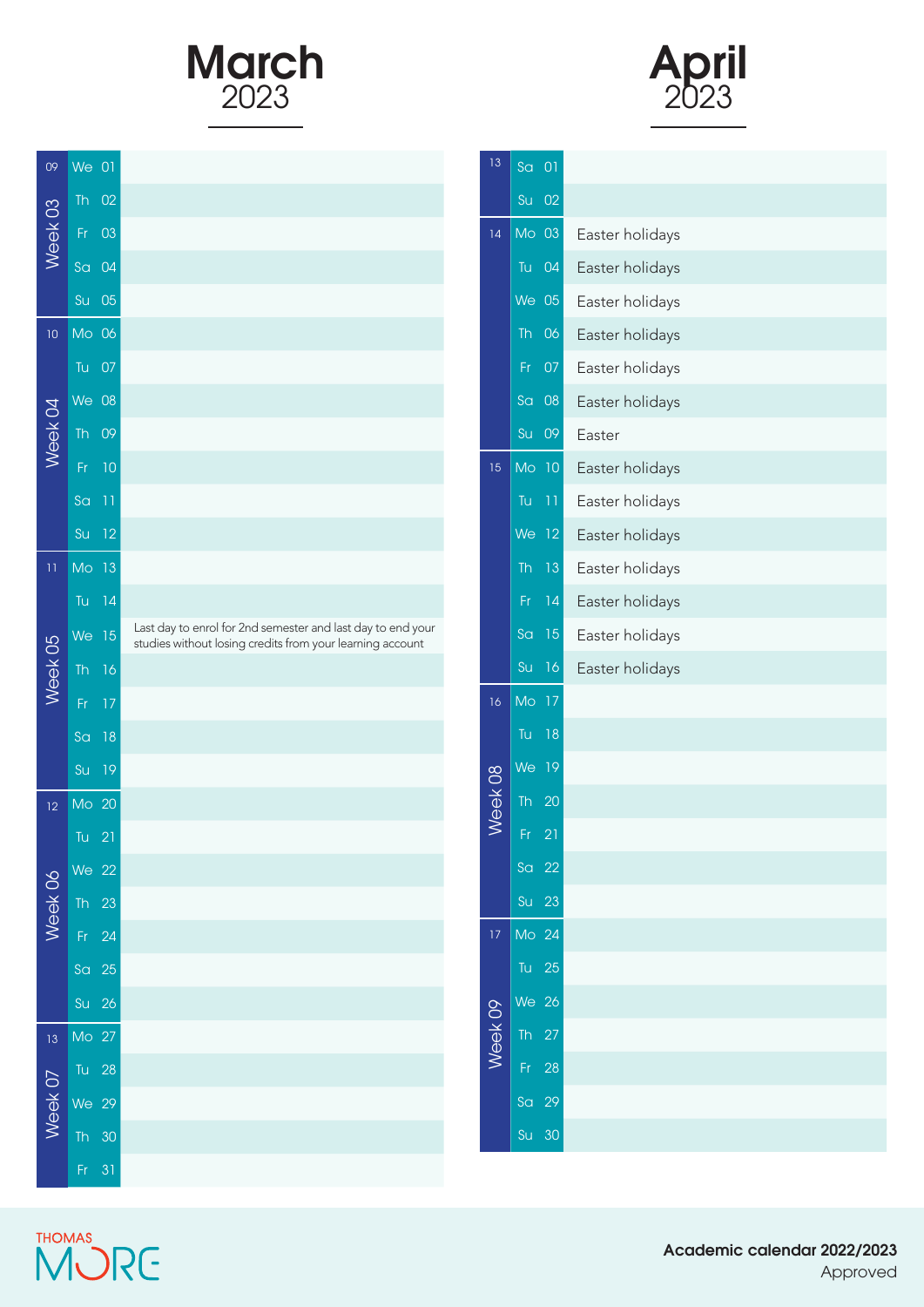





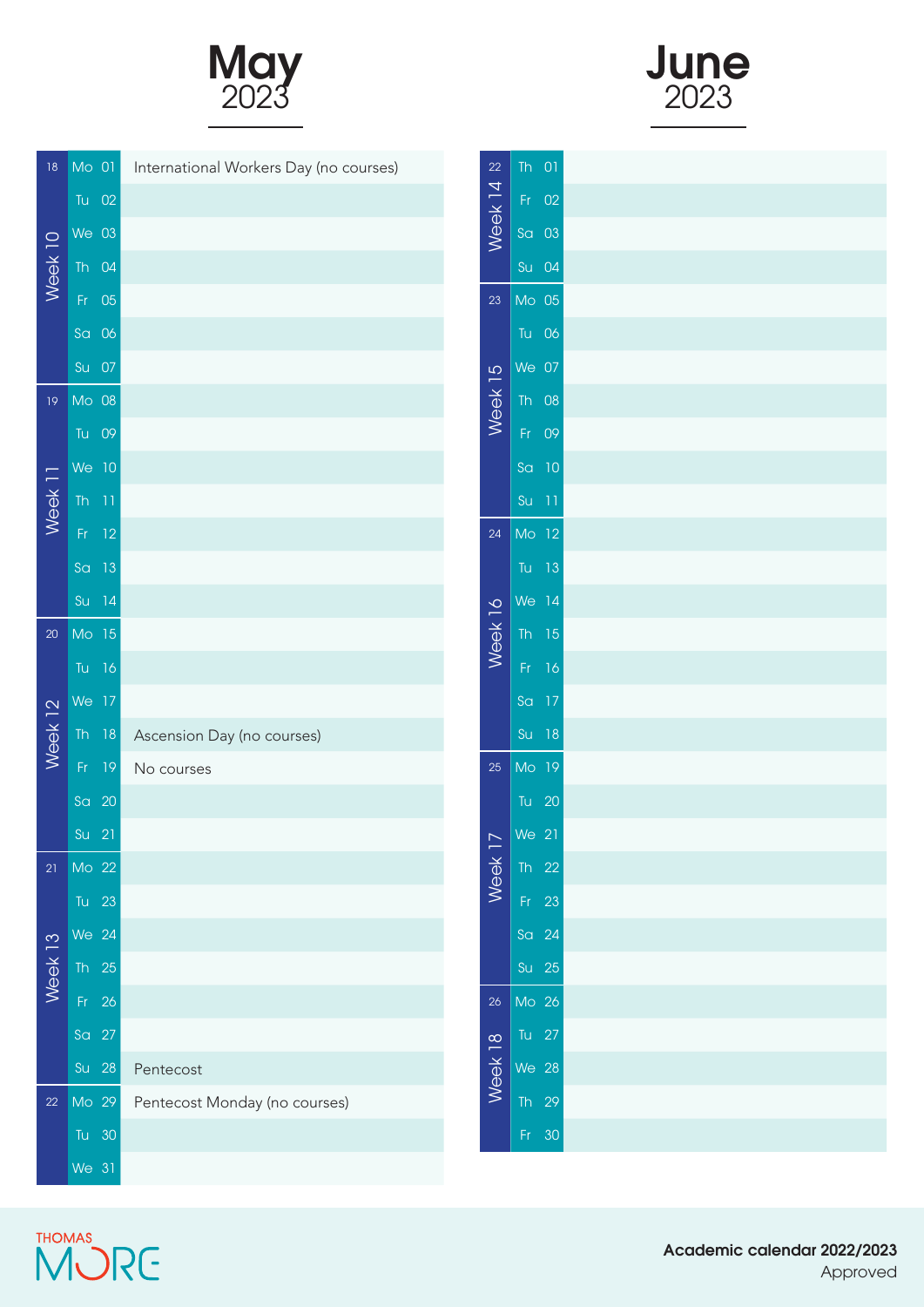



| 26 | Sa 01                                       |                              |
|----|---------------------------------------------|------------------------------|
|    | $Su$ 02                                     |                              |
| 27 | Mo 03                                       |                              |
|    | Tu 04                                       |                              |
|    | $We$ 05                                     |                              |
|    | 06<br>Th                                    |                              |
|    | 07<br>Fr.                                   |                              |
|    | 08<br>S <sub>G</sub>                        |                              |
|    | Su 09                                       |                              |
| 28 | Mo 10                                       |                              |
|    | Tu<br>$\begin{array}{c} \hline \end{array}$ | Day of the Flemish Community |
|    | We 12                                       |                              |
|    | <b>Th</b><br>13                             |                              |
|    | 14<br>Fr.                                   |                              |
|    | Sa<br>15                                    |                              |
|    | Su<br>16                                    |                              |
| 29 | Mo 17                                       |                              |
|    | Tu<br>18                                    |                              |
|    | We<br>19                                    |                              |
|    | Th<br>20                                    |                              |
|    | 21<br>Fr.                                   | National Holiday             |
|    | $\overline{a}$ 22                           |                              |
|    | Su 23                                       |                              |
| 30 | Mo 24                                       |                              |
|    | Tu 25                                       |                              |
|    | We 26                                       |                              |
|    | Th $27$                                     |                              |
|    | Fr 28                                       |                              |
|    | Sa 29                                       |                              |
|    | Su 30                                       |                              |
|    | $Mo$ 31                                     |                              |

| 31              | 01<br>Tu                     |                                      |
|-----------------|------------------------------|--------------------------------------|
|                 | We 02                        |                                      |
|                 | $\overline{03}$<br><b>Th</b> |                                      |
|                 | 04<br>Fr.                    |                                      |
|                 | 05<br>Sa                     |                                      |
|                 | Su 06                        |                                      |
| 32              | Mo 07                        |                                      |
|                 | Tu<br>${\bf 0}8$             |                                      |
|                 | We 09                        |                                      |
|                 | 10<br><b>Th</b>              |                                      |
|                 | $Fr = 11$                    |                                      |
|                 | Sa 12                        |                                      |
|                 | $Su$ 13                      |                                      |
| 33              | Mo 14                        |                                      |
|                 | Tu                           | 15 Assumption                        |
|                 |                              | We 16 Start of the third exam period |
|                 | 17<br><b>Th</b>              |                                      |
|                 | 18<br>Fr                     |                                      |
|                 | 19<br>S <sub>G</sub>         |                                      |
|                 | Su<br>20                     |                                      |
| 34              | Mo 21                        |                                      |
|                 | Tu 22                        |                                      |
|                 | We 23                        |                                      |
|                 | Th $24$                      |                                      |
|                 | $Fr = 25$                    |                                      |
|                 | $\text{Sa}$ 26               |                                      |
|                 | Su 27                        |                                      |
| 35 <sub>o</sub> | $M0$ 28                      |                                      |
|                 | Tu 29                        |                                      |
|                 | We 30                        |                                      |
|                 | Th $31$                      |                                      |